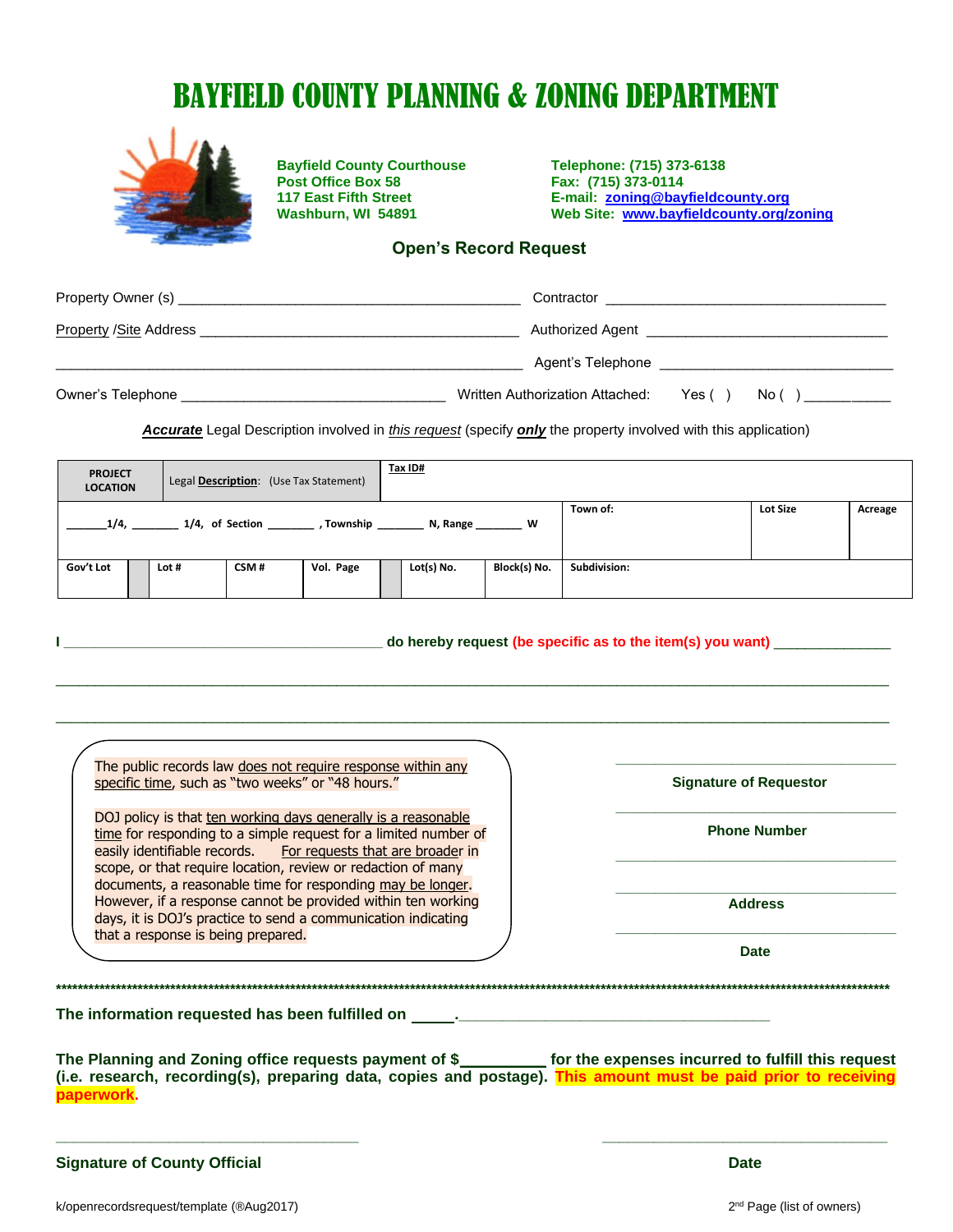| Include a List of All Previous Owners       |
|---------------------------------------------|
| (This can be obtained through Title Search) |